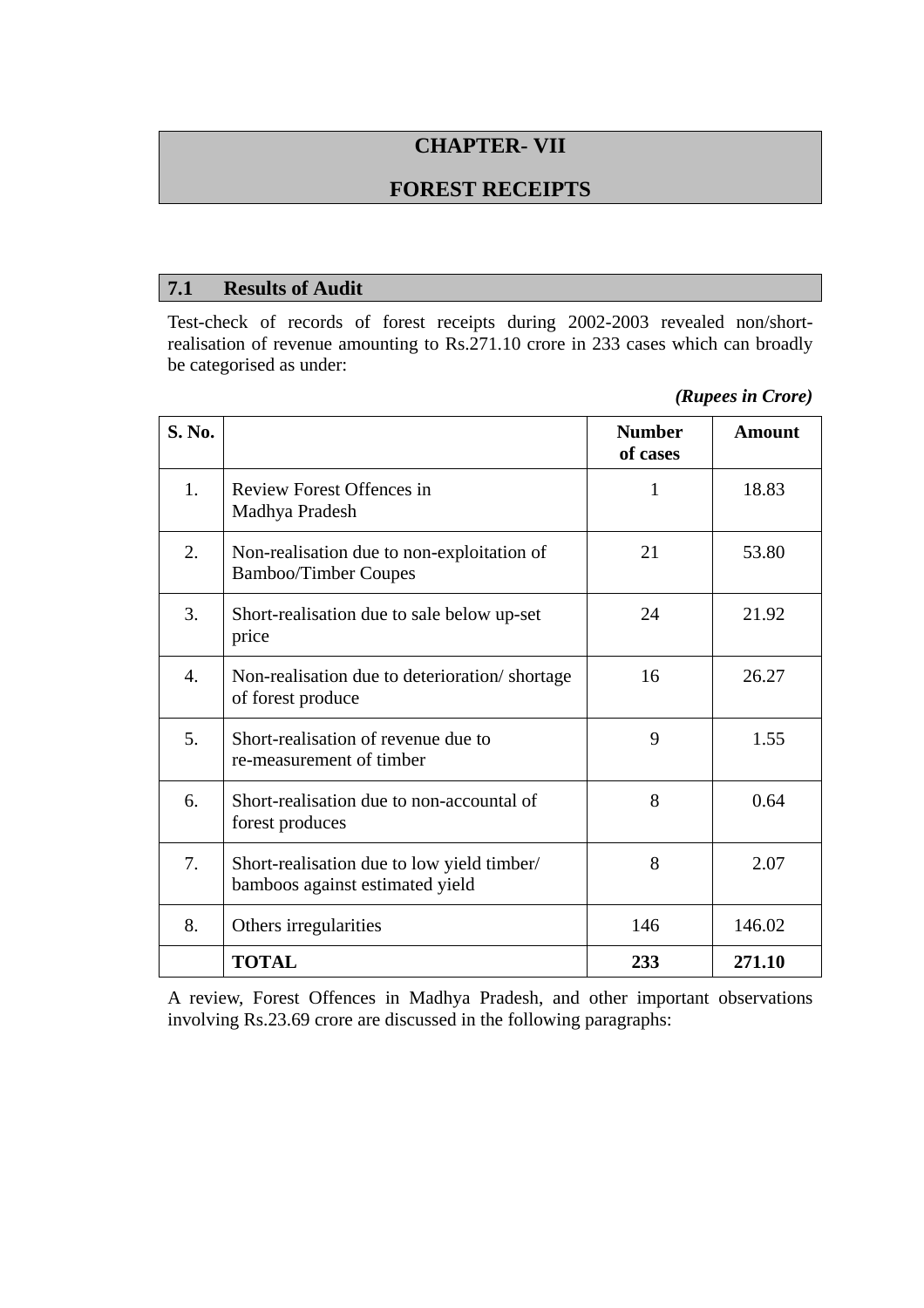### **7.2 Review : Forest offences in Madhya Pradesha**

## Highlights

• Actual receipts decreased from Rs.507.60 crore in 1998-99 to Rs.306.45 crore in 2001-02, registering a 40 per cent decline.

*\_\_\_\_\_\_\_\_\_\_\_\_\_\_\_\_\_\_\_\_\_\_\_\_\_\_\_\_\_\_\_\_\_\_\_\_\_\_\_\_\_\_\_\_\_\_\_\_\_\_\_\_\_\_\_\_\_\_\_\_\_\_\_\_\_\_\_\_\_* 

*(Paragraph 7.2.4)* 

• Lack of timely action for recovery of cost of damage caused to forests resulted in non-recovery of revenue of Rs.13.15 crore including penalty.

*(Paragraph 7.2.7)* 

• There were delays ranging from one month to seventeen years in reporting, finalisation of enquiry and prosecution of offences

*(Paragraph 7.2.8)* 

• Government was deprived of revenue of Rs.3.06 crore pertaining to 86,358 offence cases which became time barred due to lack of initiative and timely action by the Department.

*(Paragraph 7.210)* 

• Deterioration in the quality of seized timber lying undisposed resulted in reduction in value by Rs.4.27 crore

*(Paragraph 7.2.12)* 

### *Introductory*

**7.2.1** The total forest area of Madhya Pradesh in November 2000, as per Forest Survey of India Report 2001,was 95,221 sq. km. of which dense forest cover was 44,384 sq. km. The working of forest relating to exploitation and afforestation is administered by the working plan sanctioned by the Central Government. Under the Indian Forest Act, 1927 any act, causing any damage by negligence or deliberately, in felling any tree or dragging any timber, grazing of cattle, grass cutting, quarrying of stones, making encroachments, hunting/poaching of wild life etc. is an offence and is punishable with imprisonment and/or with fine, in addition to compensation for damage as the court may decide. As soon as the offence is noticed the Beat/Forest Guard is required to prepare preliminary offence report in the prescribed form and send it to the Range Officer within 48 hours. The enquiry is required to be completed in 30 days by the Range officer.

### *Organisational set up*

**7.2.2** Principal Chief Conservator of Forests (PCCF) Madhya Pradesh, Bhopal, in overall incharge of administration. He is assisted by Additional Principal Chief Conservator of Forests (APCCF) (Protection) and PCCF (Wild Life) who are entrusted with direction and control of forest offences and wild life offences respectively. The area of the forest in a division is divided in to ranges/sub-ranges and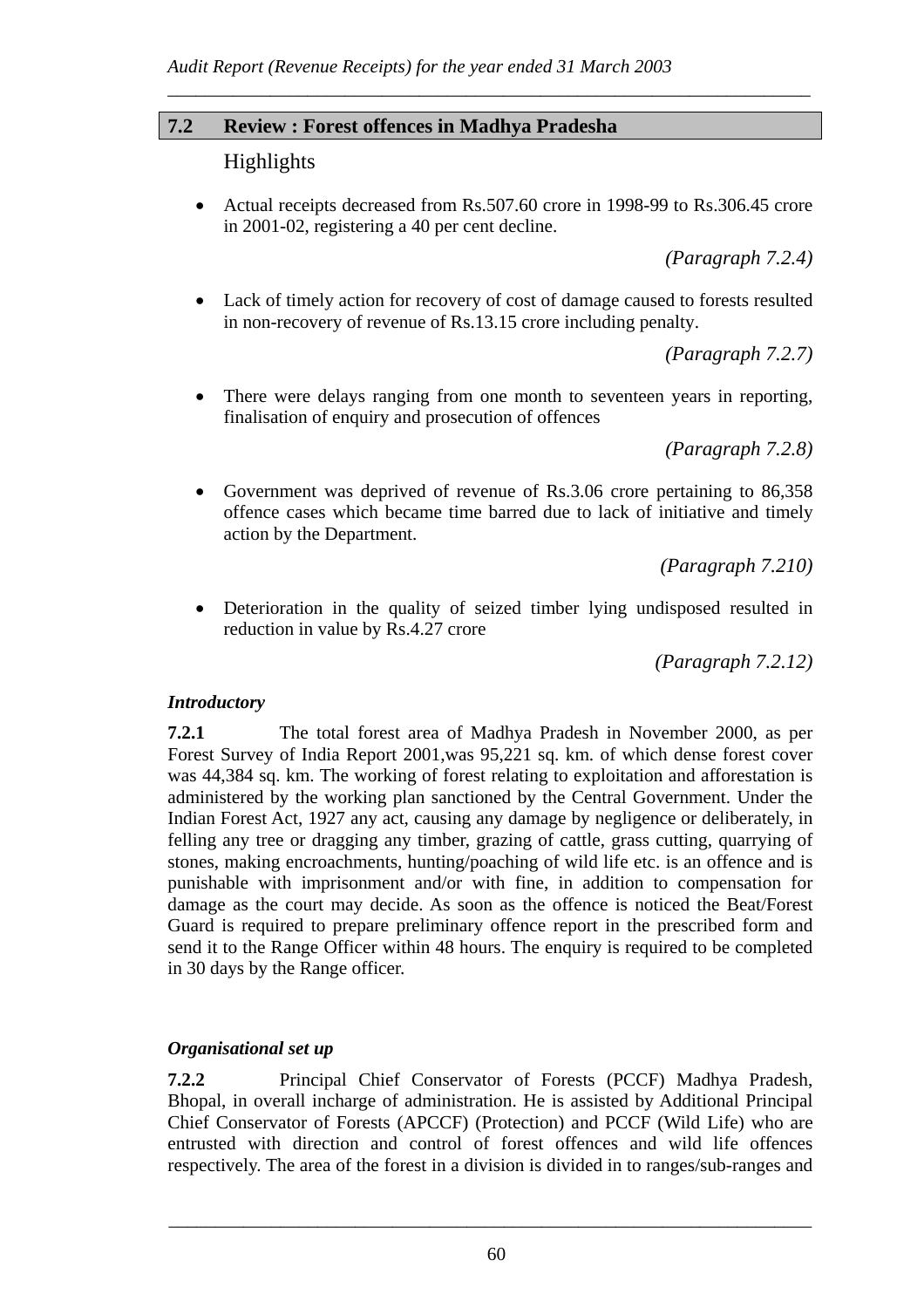beats. Beat/Forest Guard incharge of a beat is responsible to check the illicit felling and other types of forest offence. The work of protection of forest offences is supervised by Foresters/Deputy Rangers/ Range Forest Officer/Sub-Divisional Forest Officer (SDFO) and Divisional Forest Officer (DFO).

*\_\_\_\_\_\_\_\_\_\_\_\_\_\_\_\_\_\_\_\_\_\_\_\_\_\_\_\_\_\_\_\_\_\_\_\_\_\_\_\_\_\_\_\_\_\_\_\_\_\_\_\_\_\_\_\_\_\_\_\_\_\_\_\_\_\_\_\_\_* 

## *Audit objectives*

**7.2.3** Test-check of records of 20 out of 60 Territorial/General Forest Divisions<sup>1</sup>, two out of nine Wild life Divisions<sup>2</sup> (National Park) alongwith the offices of the Additional PCCF (Protection) and the PCCF (Wild Life) for the period 1998-99 to 2002-2003 was conducted with a view to ascertain.

- effectiveness of the regulation and procedures laid down by the department;
- prompt action in reporting and disposal of the offence cases;
- follow up of the procedure, rules and provisions of the Act and
- effectiveness of the internal control mechanism in the Department.

| Year      | <b>Budget</b><br>Estimate<br>(Rs. in <i>core</i> ) | Actual<br>Receipt | No. of offence<br>cases pending<br>as on $31$<br>March | Percentage<br>of decrease<br>in revenue<br>as compared<br>to 1998-99 | Percentage of<br>increases of<br>forest offences<br>as compared to<br>1998-99 |
|-----------|----------------------------------------------------|-------------------|--------------------------------------------------------|----------------------------------------------------------------------|-------------------------------------------------------------------------------|
|           |                                                    |                   |                                                        |                                                                      |                                                                               |
| 1998-99   | 617.00                                             | 507.60            | 58,688                                                 |                                                                      |                                                                               |
| 1999-2000 | 500.00                                             | 315.28            | 66,834                                                 | 38                                                                   | 14                                                                            |
| 2000-2001 | 522.00                                             | 372.56            | 64,881                                                 | 27                                                                   | 11                                                                            |
| 2001-02   | 323.00                                             | 306.45            | 62,592                                                 | 40                                                                   |                                                                               |

## *7.2.4 Trend of revenue*

It would be seen from the above that actual receipts declined from Rs.507.60 crore in 1998-99 to Rs.306.45 crore in 2001-02, thus, registering a decrease of 40 per cent. The Department stated that due to ban imposed by Hon. Supreme Court, the felling was not done.

 *Barwaha, Barwani, Burhanpur East, west and South Chhindwara, Dhar, Dindori, Jabalpur, Indore, Katni, Khandwa, Khargone, East, West and Buffer Zone Mandla, Narsinghpur, Sendhwa, North and South Seoni.* 

*1*

*<sup>2</sup> National Park, Kandha and Pench (T.P)*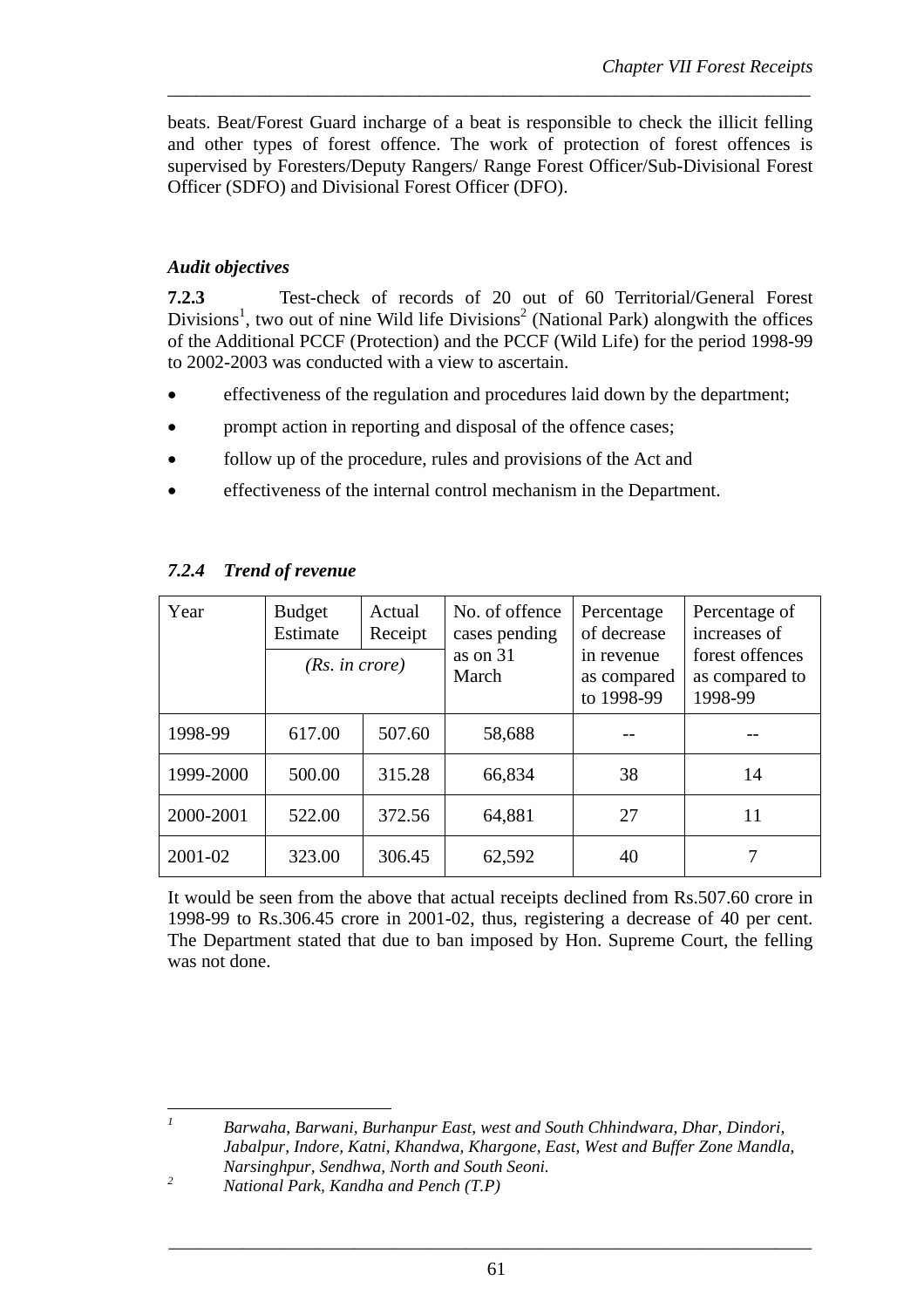## *Monitoring and lack of Internal Control*

**7.2.5** In order to maintain proper records/accounts of forest offence cases the Chief Conservator of Forests (Protection) prescribed a Preliminary Offence Report Register (POR). A quarterly return was required to be sent by the DFO through the CF to APCCF (Protection).

*\_\_\_\_\_\_\_\_\_\_\_\_\_\_\_\_\_\_\_\_\_\_\_\_\_\_\_\_\_\_\_\_\_\_\_\_\_\_\_\_\_\_\_\_\_\_\_\_\_\_\_\_\_\_\_\_\_\_\_\_\_\_\_\_\_\_\_\_\_* 

It was observed that POR register was not maintained properly and entries in several columns were not being made in all the divisions test-checked. Moreover, no return was sent by the DFO to the APCCF (Protection) indicating lack of effectiveness of monitoring at the apex level.

## *Position of offence cases*

**7.2.6** As per the information furnished by the Department, position of offence cases registered, cases compounded, decided by the court and cases pending decision during 1998-99 to 2002-03 (December 2002) was as under:

| Year    | <b>Opening</b><br><b>Balance</b> | <b>Addition</b> | <b>Total</b> | Disposed off by way<br>of compounding etc. | <b>Balance</b> | Percentage<br>of disposal |
|---------|----------------------------------|-----------------|--------------|--------------------------------------------|----------------|---------------------------|
| 1.      | $\overline{2}$ .                 | 3.              | 4.           | 5.                                         | 6.             | 7.                        |
| 1998-99 | 4,23,140                         | 58,688          | 4,81,828     | 36,679                                     | 4,45,149       | 8                         |
| 1999-00 | 4,45,149                         | 66.834          | 5, 11, 983   | 32,515                                     | 4,79,468       | 6                         |
| 2000-01 | 4,79,468                         | 64,881          | 5,44,349     | 32,313                                     | 5,12,036       | 6                         |
| 2001-02 | 5,12,036                         | 62.592          | 5,74,628     | 28,942                                     | 5,45,686       | 5                         |
| 2002-03 | 5,45,686                         | 43,578          | 5,89,264     | 13,224                                     | 5,76,040       | $\overline{2}$            |

Disposal of cases ranged between two and eight percent indicating poor disposal. The Department attributed poor disposal to the increasing work load of forestry work over the employees.

## *Non-realisation of Amount of compensation and penalty*

**7.2.7** According to the provision of Indian Forest Act, 1927 read with the Madhya Pradesh Forest Manual, Officers of the Forest Department are empowered to compound forest offence after recovering penalty or compensation for damage or both as may be determined by the concerned officer. In case the offence is not compounded, the offender is to be produced in the court of law for trial.

Test-check of record of the APCCF (Protection) revealed that the Department had not maintained any record showing year wise position of compensation and penalty determined in cases compounded during the year. However, as per information collected and supplied by the APCCF,  $R_s$ .6.88 crore<sup>3</sup> was determined for recovery during the period April 1999 to May 2002. Out of this amount, penalty was Rs.2.40 crore while compensation of damage caused was Rs.4.48 crore. An amount of Rs.2.91 crore only was recovered upto December 2002. No action was taken to recover the balance amount of Rs.3.97 crore. Besides, a sum of Rs.9.18 crore as penalty and

*3*

*No. of cases was not made available*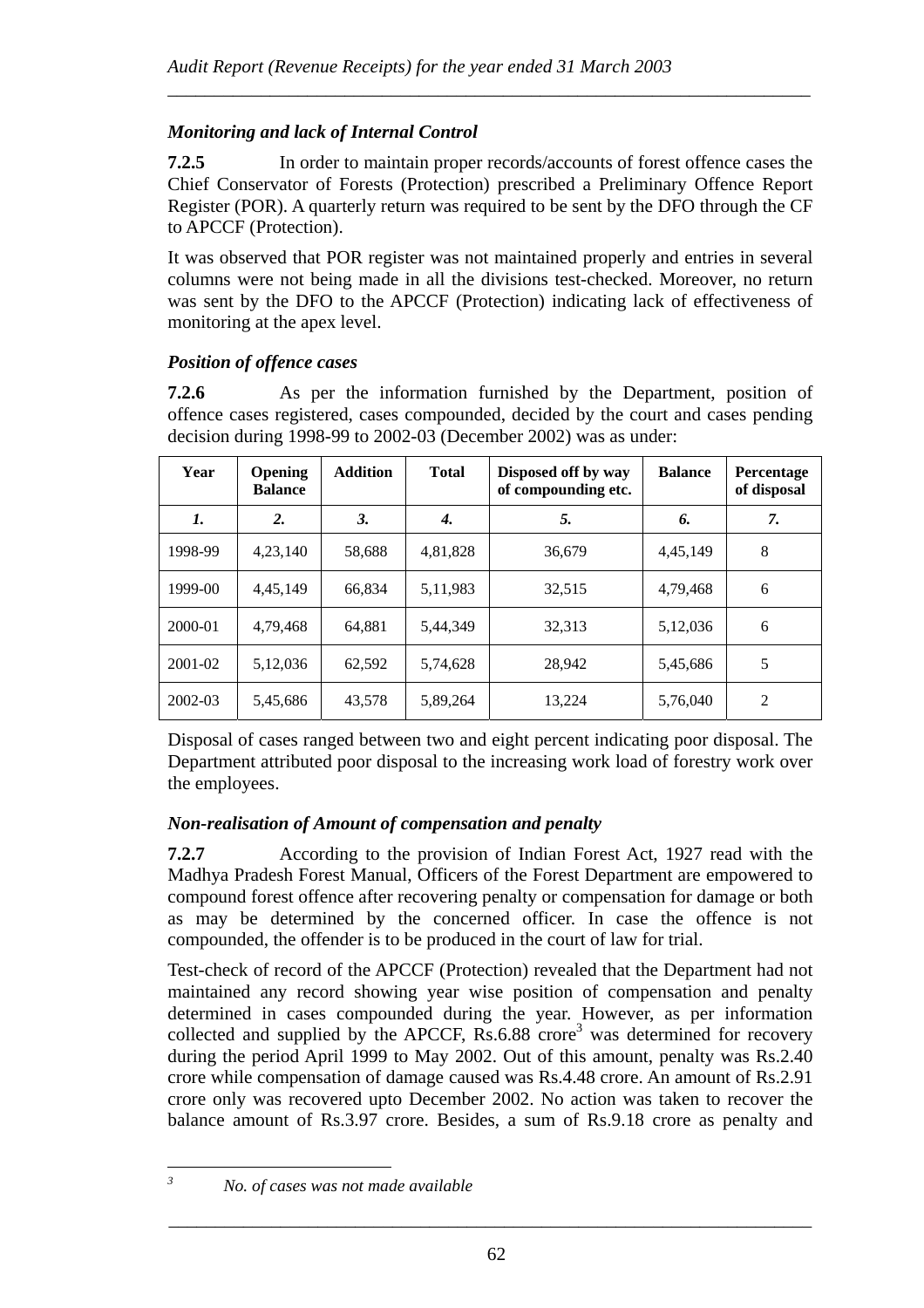compensation pertaining to the period prior to 1998-99 was still outstanding for recovery.

*\_\_\_\_\_\_\_\_\_\_\_\_\_\_\_\_\_\_\_\_\_\_\_\_\_\_\_\_\_\_\_\_\_\_\_\_\_\_\_\_\_\_\_\_\_\_\_\_\_\_\_\_\_\_\_\_\_\_\_\_\_\_\_\_\_\_\_\_\_* 

Thus, failure of the Department to take timely action for recovery of compensation and penalty deprived the Government of the revenue to the tune of Rs.13.15 crore.

Moreover, in April 2003, the Government of Madhya Pradesh (Forest Department) ordered closure of all forest offence cases registered prior to June 2002 under the Indian Forest Act, 1927 and also ordered to stop the pending recovery involved in the offence cases. This decision of the Government not only resulted in the loss of revenue but also encouraged the offenders.

#### *Abnormal delay in reporting the offence cases*

**7.2.8** According to the provisions of Madhya Pradesh Forest Manual, the detection of an offence must be reported by the Beat/Forest guard within 48 hours, of such detection to the Range Forest Officer who is empowered to hold enquiries in such cases.

It was, however, noticed from the records of three forest divisions, that 525 offence cases were reported to range offices after considerable delay ranging from one month to seventeen years as per detailed below:

| Name of<br>Circle | Name of<br>Division | No. of<br>Preliminary |                           |                             | Period of delay          |                         |                                              |
|-------------------|---------------------|-----------------------|---------------------------|-----------------------------|--------------------------|-------------------------|----------------------------------------------|
|                   |                     | offence<br>report     | 1 month<br>to<br>3 months | 3 months<br>to.<br>5 months | 5 months<br>to<br>1 year | 1 year<br>to<br>5 years | More than<br>5 years and<br>upto<br>17 years |
| Seoni             | South Seoni         | 36                    | 27                        | 04                          | 01                       | 02                      | 02                                           |
| Indore            | Indore              | 17                    | 11                        | 01                          | 01                       | 04                      |                                              |
|                   | Dhar                | 472                   | 442                       | 13                          | 10                       | 07                      |                                              |
|                   | Total               | 525                   | 480                       | 18                          | 12                       | 13                      | 02                                           |

This was pointed out in audit and the DFO, Seoni (South) stated in June 2003 that the responsible employees had been asked to explain the delay. The DFO, Dhar stated in August 2002 that the Range Officers had been instructed to be careful in future. The DFO, Indore did not furnish any specific reply.

### *Abnormal delay in holding of enquiry*

**7.2.9** As per the provisions of Madhya Pradesh Forest Manual read with Government directions (March 1995), the enquiry of forest offence cases shall be completed within a period of 30 days, if enquiry is being conducted by the Range Officer and within 15 days, if enquiry is conducted by the Assistant Range Officer, from the date of detection of the offence.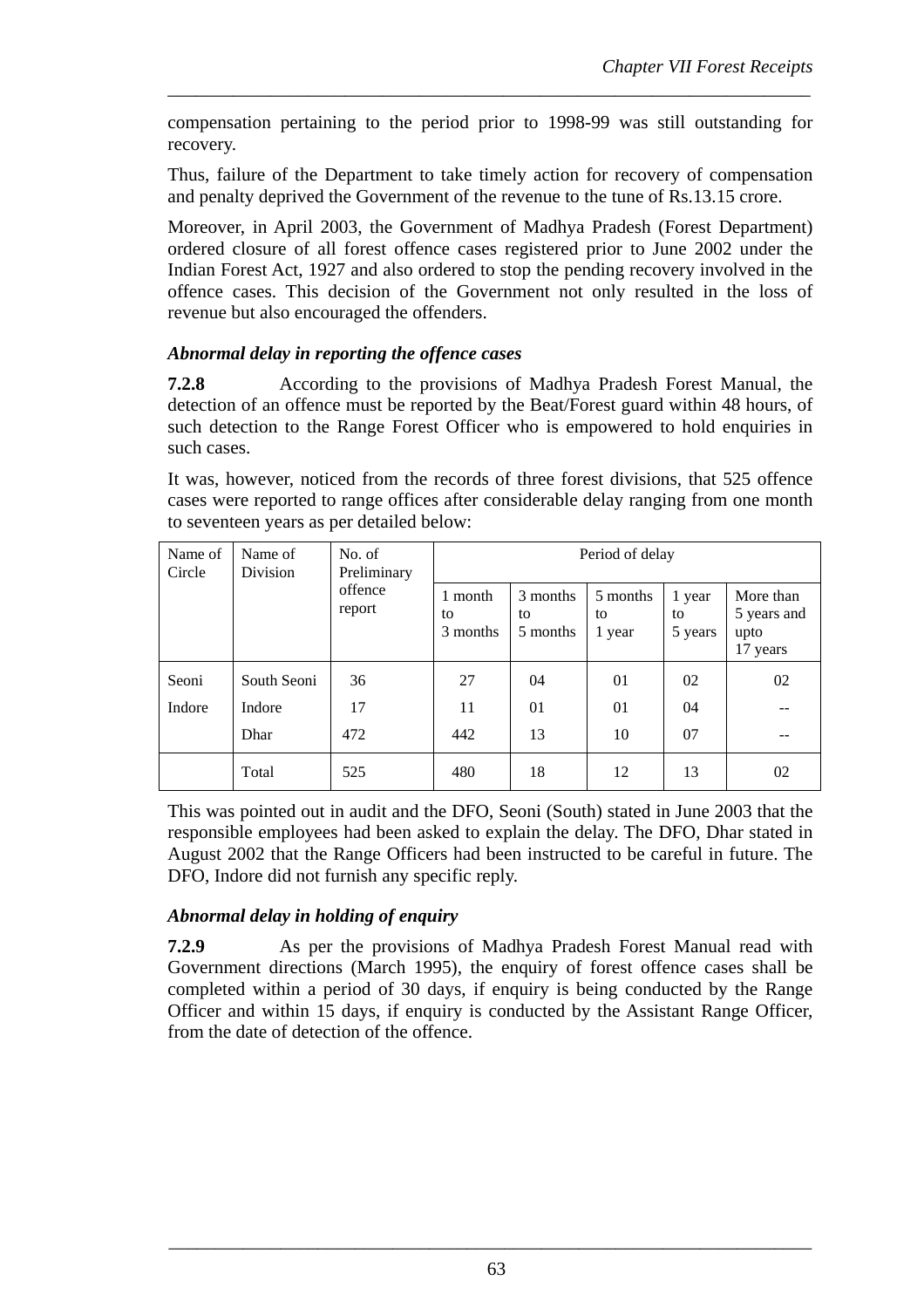It was noticed that out of 3.39 lakh cases registered up to 2002-2003 in 17 forest divisions and two National Parks, 91,539 cases were pending finalisation over the prescribed periods as per details given below:

*\_\_\_\_\_\_\_\_\_\_\_\_\_\_\_\_\_\_\_\_\_\_\_\_\_\_\_\_\_\_\_\_\_\_\_\_\_\_\_\_\_\_\_\_\_\_\_\_\_\_\_\_\_\_\_\_\_\_\_\_\_\_\_\_\_\_\_\_\_* 

| Name of Circle          | Nos. of<br><b>Divisions</b> | No. of<br>cases           |                           | Period of delay in finalisation of enquiry as on 31.3.2003 |                               |                                 |                            |  |  |
|-------------------------|-----------------------------|---------------------------|---------------------------|------------------------------------------------------------|-------------------------------|---------------------------------|----------------------------|--|--|
|                         |                             | pending<br>for<br>enquiry | 1 month<br>to<br>6 months | 6 months<br>to<br>one year                                 | One year<br>to three<br>years | Three years<br>to five<br>years | More<br>than five<br>years |  |  |
| Chhindwara              | 03                          | 6,372                     | 846                       | 1,268                                                      | 1,068                         | 1,234                           | 1,956                      |  |  |
| Jabalpur                | 06                          | 28,006                    | 1,955                     | 894                                                        | 5,454                         | 7,628                           | 12,075                     |  |  |
| Khandwa                 | 06                          | 42,641                    | 3,679                     | 4,607                                                      | 18,722                        | 2,925                           | 12,708                     |  |  |
| Seoni                   | 02                          | 13,609                    | 750                       | 617                                                        | 986                           | 1,540                           | 9,716                      |  |  |
| National Park,<br>Kanha | 01                          | 556                       | 97                        | 105                                                        | 58                            | 62                              | 234                        |  |  |
| National Park,<br>Pench | 01                          | 355                       |                           | 53                                                         | 133                           | 119                             | 50                         |  |  |
| <b>Total</b>            | 19                          | 91,539                    | 7,327                     | 7,544                                                      | 26,421                        | 13,508                          | 36,739                     |  |  |

Delay in holding of enquiry resulted in non-compounding of the cases and also delayed prosecution in the Court, thus, causing a loss to the Government.

## *Time barred cases for prosecution in the Court*

**7.2.10** The Indian Penal Code provides that no court shall take cognizance of an offence case if it has not been presented before the court of law within a prescribed period. The period of prosecution of cases in a court ranges from six months to three years depending upon the nature of the offence committed.

As per information furnished by 18 divisions<sup>4</sup> 86,358 offences cases relating to different categories and involving government revenue of Rs.3.06 crore had become time barred as on March 2003, as these cases were not prosecuted in a court of law within the prescribed time. Thus, lack of initiative and timely action deprived the government of revenue of Rs.3.06 crore.

## *Delay in compounding of the case*

 $\overline{a}$ *4*

**7.2.11** Test-check of records of thirteen forest divisions revealed that though Preliminary Enquiry Reports were finalised, prompt action was not taken by the Department for compounding such cases. The delay in compounding ranged from 3 years to 20 years as detailed below:

 *Barwaha, Barwani, Burhanpur, Chhindwara (East), (West) and (South), Dindori, Jabalpur, Katni Khandwa, Khargone, Mandla (East), (West) and (Buffer Zone), Narsinghpur, Sendhwa, Seoni (North) and National Park (PT) Kanha.*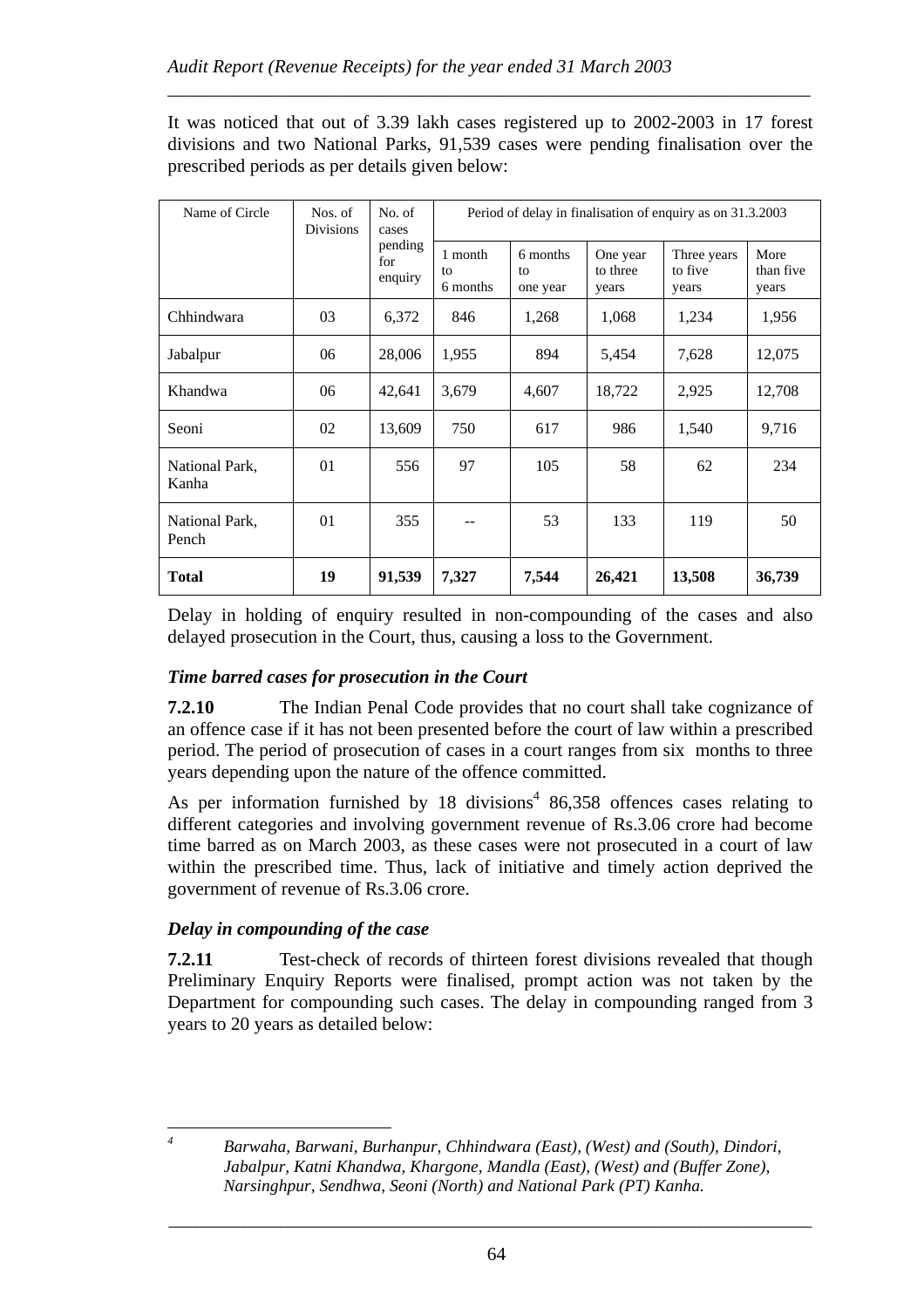| Name of<br>Circle | Name of<br><b>Divisions</b> | No. of cases<br>compounded | Period of delay in compounding |                  |                   |                       |  |
|-------------------|-----------------------------|----------------------------|--------------------------------|------------------|-------------------|-----------------------|--|
|                   |                             |                            | $3$ to $5$<br>Years            | 5 to 10<br>Years | 10 to 20<br>Years | More than 20<br>Years |  |
| 1.                | 2.                          | 3.                         | $\boldsymbol{4}$ .             | 5.               | 6.                | 7.                    |  |
| Indore            | Indore                      | 3,132                      | 1,,272                         | 1,484            | 376               |                       |  |
|                   | Dhar                        | 934                        |                                | 301              | 316               | 317                   |  |
| Jabalpur          | Jabalpur                    | 301                        |                                | 90               | 100               | 111                   |  |
|                   | Dindori                     | 224                        |                                | 151              | 57                | 16                    |  |
|                   | West<br>Mandla              | 705                        |                                | 470              | 219               | 16                    |  |
|                   | East Mandla                 | 656                        |                                | 300              | 198               | 158                   |  |
|                   | <b>Buffer Zone</b>          | 138                        |                                | 120              | 17                | 01                    |  |
|                   | Katni                       | 1,410                      |                                | 641              | 416               | 353                   |  |
| Khandwa           | Khandwa                     | 4,572                      | 2,877                          | 1,666            | 29                |                       |  |
|                   | Khargone                    | 4,142                      | 1,130                          | 2,670            | 245               | 97                    |  |
|                   | Barwani                     | 545                        | 537                            | 05               | 03                | --                    |  |
|                   | Sendhwa                     | 1,239                      | 1,222                          | 11               | --                | 06                    |  |
|                   | Burhanpur                   | 2,132                      | 1,641                          | 381              | 110               |                       |  |
| Total             | 13 Divisions                | 20,130                     | 8,679                          | 8,290            | 2,086             | 1,075                 |  |

*\_\_\_\_\_\_\_\_\_\_\_\_\_\_\_\_\_\_\_\_\_\_\_\_\_\_\_\_\_\_\_\_\_\_\_\_\_\_\_\_\_\_\_\_\_\_\_\_\_\_\_\_\_\_\_\_\_\_\_\_\_\_\_\_\_\_\_\_\_* 

This was pointed out in audit and the DFOs stated that delay in compounding was due to delay in enquiry. The reply is not tenable since the delay caused was after the fialisation of enquiry reports. The above facts indicate that the departmental mechanism to deal with Forest offences was weak and ineffective. This also reflects on the lack of timely supervision and effective monitoring.

### *Loss of revenue due to deterioration of seized Forest produce*

**7.2.12** According to the Madhya Pradesh Forest Manual, the useful life of cut timber and firewood in the forest will be presumed to be five years and that of bamboos to be two years. For other commodities, their utility limit will depend on their nature. The valuation of timber and firewood may be reduced by one-fifth of the original value for every year which elapsed between the date when the loss occurred and the date when the material was felled or converted.

It was noticed in 18 forest division that 12,997 cubic metre of timber, 2,33,923 poles and 31,527 fuel stack valued at Rs.4.27 crore were seized during 1998-99 to 2002-2003. The forest produce were neither transported to the depots for sale nor disposed of by way of auction etc. resulting in non-realisation of government revenue of Rs.4.27 crore.

This was pointed out in audit and the concerned authorities admitted the loss and stated that it was beyond the control of the Department to bring the timber to sale depots. The reply is not tenable as timber could have been auctioned/sold on the spot or necessary measures taken to bring to the sale depots to safeguard government revenue.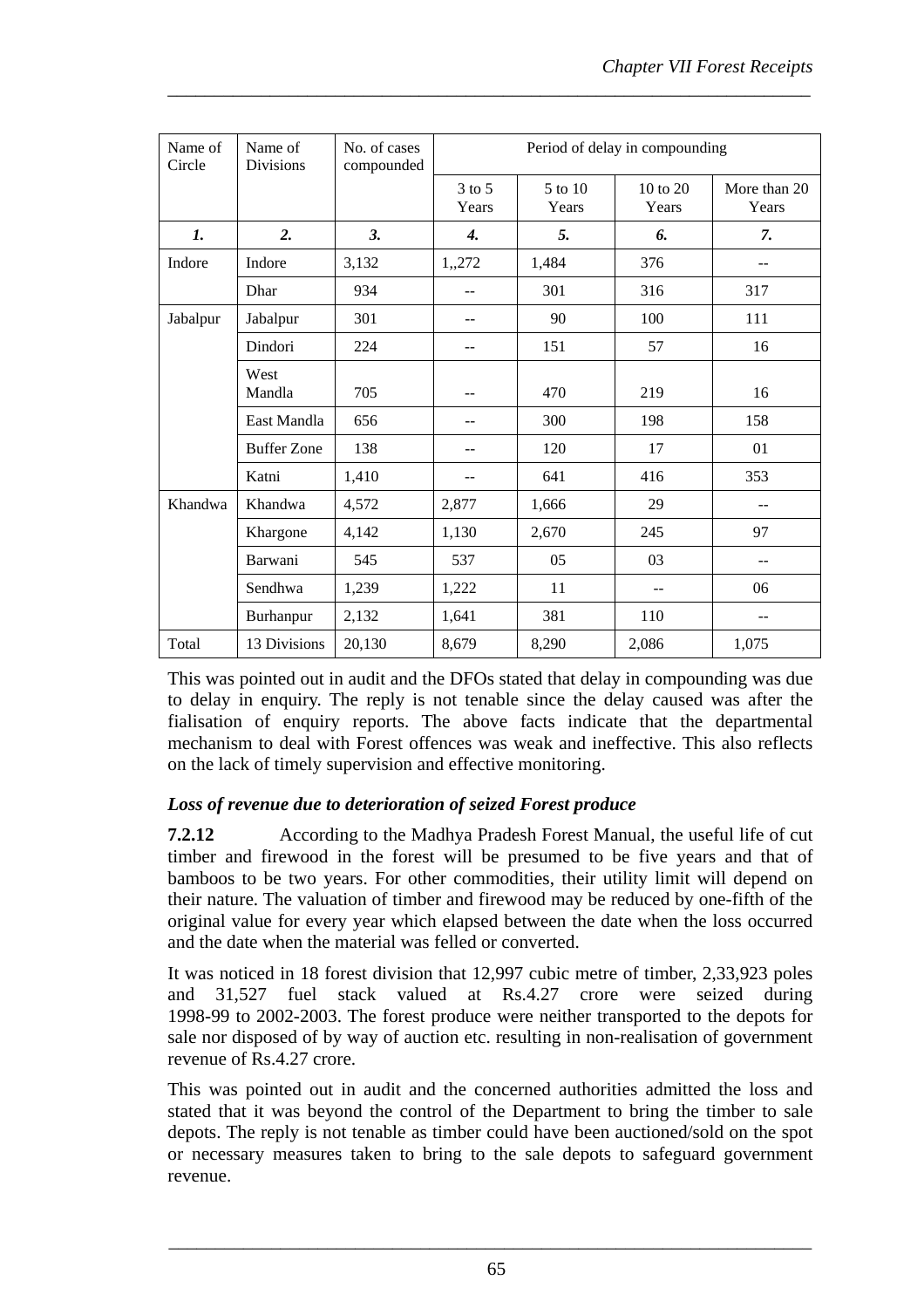## *Loss of revenue due to illicit felling*

**7.2.13** Felling/removal of forest produce from forest area without a valid authorisation is an offence punishable with fine besides confiscation of the produce. The Department also prescribed inspection of beats by the various forest officers in order to control illicit felling.

*\_\_\_\_\_\_\_\_\_\_\_\_\_\_\_\_\_\_\_\_\_\_\_\_\_\_\_\_\_\_\_\_\_\_\_\_\_\_\_\_\_\_\_\_\_\_\_\_\_\_\_\_\_\_\_\_\_\_\_\_\_\_\_\_\_\_\_\_\_* 

Test-check of records of the DFO, Khandwa revealed that illicit felling of 7,299 trees of various girth was noticed in 14 compartments of 7 beats during April to July 2002. The estimated value of trees was Rs.1.56 crore. The Department lodged 31 POR cases and seized 108.524 cmt. timber valued at Rs.14.65 lakh. The remaining forest produce valued at Rs.1.41 crore was removed by the miscreants. Thus, failure of the Department to protect the forest resulted in loss of Rs.1.41 crore.

#### *Significant shortfall in the inspection of beats*

**7.2.14** In order to control illicit felling of forests, Government prescribed in October 1995 inspection of beats by various forest officers. Accordingly, Range Assistant was required to inspect every beat in his jurisdiction twice a month where as Range Officer, SDO, DFO will inspect beat four times, three times and twice in a month respectively.

The position of beat inspection during 1998-99 to 2002-2003 in 14 forest divisions was as under:

| Sl. No.        | Name of<br>divisions         | Designation                                                           | Inspection<br>required during<br>1998-99<br>to<br>2002-03 | Inspection<br>actually<br>conducted | Short fall                | Percentage<br>of short-fall |
|----------------|------------------------------|-----------------------------------------------------------------------|-----------------------------------------------------------|-------------------------------------|---------------------------|-----------------------------|
| $\mathbf{I}$ . | 2.                           | 3.                                                                    | $\overline{4}$ .                                          | 5.                                  | 6.                        | $\overline{7}$              |
| 1.             | North Seoni                  | <b>DFO</b><br><b>SDO</b><br>RO<br>Dy. RO                              | 48<br>221<br>1296<br>5976                                 | 22<br>109<br>552<br>1631            | 26<br>112<br>744<br>4345  | 54<br>50<br>57<br>72        |
| 2.             | South Seoni                  | <b>DFO</b>                                                            | 48                                                        | 26                                  | 22                        | 45                          |
| 3.             | Jabalpur                     | <b>DFO</b><br><b>SDO</b>                                              | 70<br>72                                                  | 30<br>42                            | 40<br>30                  | 57<br>41                    |
| 4.             | Dindori                      | <b>DFO</b><br><b>SDO</b><br><b>RO</b><br>Range Asstt/Dy.<br><b>RO</b> | 48<br>466<br>2080<br>3848                                 | 9<br>164<br>888<br>1678             | 39<br>302<br>1192<br>2170 | 81<br>65<br>57<br>56        |
| 5.             | West Mandla                  | <b>DFO</b>                                                            | 72                                                        | 43                                  | 29                        | 40                          |
| 6.             | East Mandla                  | <b>DFO</b><br><b>SDO</b><br>RO                                        | 96<br>216<br>920                                          | 37<br>48<br>415                     | 59<br>168<br>505          | 61<br>78<br>55              |
| 7.             | <b>Buffer Zone</b><br>Mandla | RO<br>Range Asstt./<br>Dy. R.O                                        | 1200<br>1680                                              | 443<br>697                          | 757<br>983                | 63<br>58                    |
| 8.             | Katani                       | <b>DFO</b><br><b>SDO</b><br><b>RO</b>                                 | 108<br>108<br>144                                         | 50<br>45<br>73                      | 58<br>63<br>71            | 54<br>58<br>49              |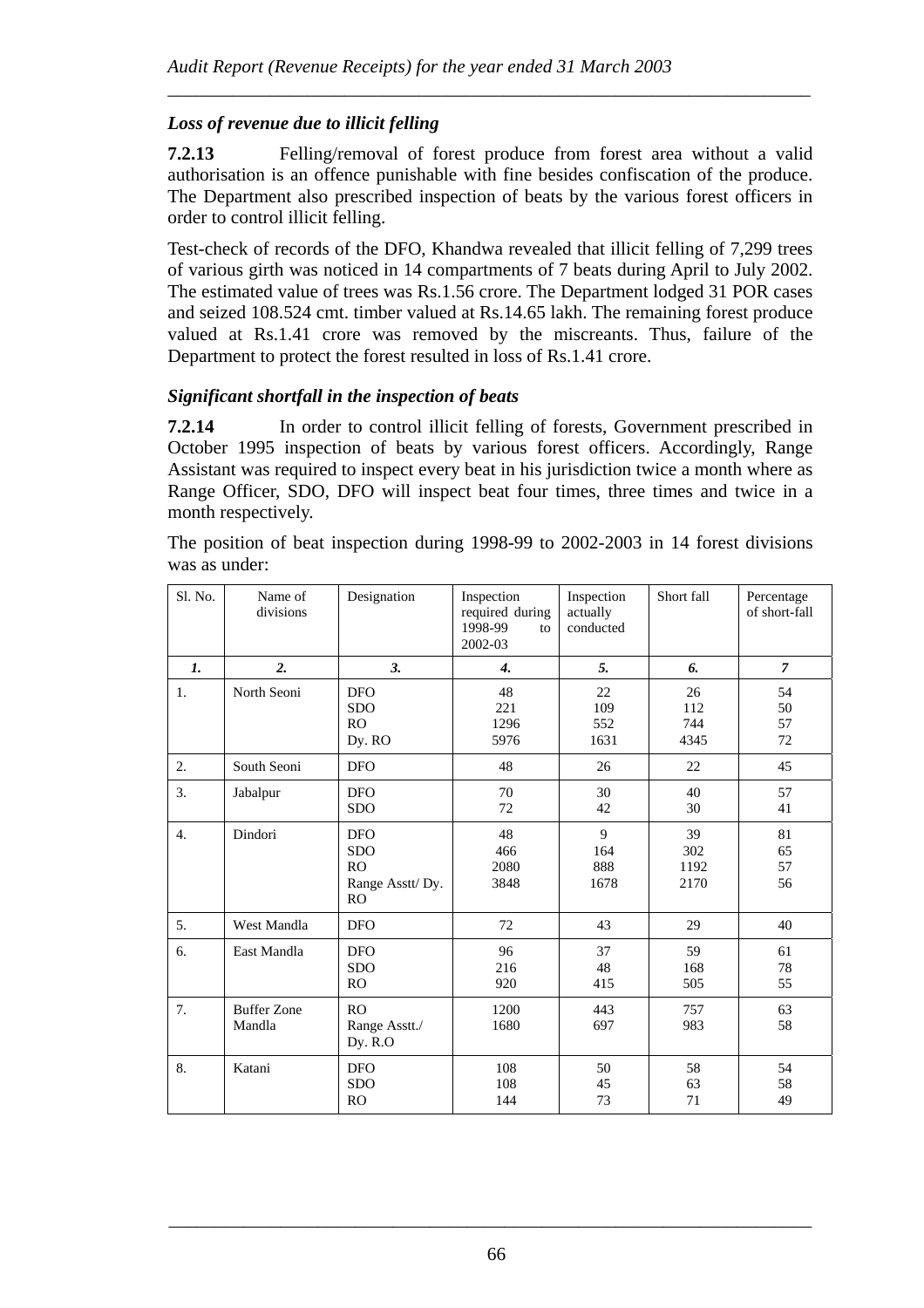| $\mathbf{I}$ . | $\overline{2}$ . | 3.                                                               | $\boldsymbol{4}$           | 5.                       | 6.                       | $\overline{7}$       |
|----------------|------------------|------------------------------------------------------------------|----------------------------|--------------------------|--------------------------|----------------------|
| 9.             | East Chhindwara  | <b>DFO</b>                                                       | 24                         | 14                       | 10                       | 42                   |
| 10.            | Khargone         | <b>DFO</b><br><b>SDO</b>                                         | 72<br>72                   | 33<br>27                 | 39<br>45                 | 54<br>62             |
| 11.            | Barwani          | <b>DFO</b><br><b>SDO</b><br>RO.<br>Range Asstt./Dy.<br><b>RO</b> | 120<br>112<br>707<br>1782  | 31<br>43<br>131<br>802   | 69<br>69<br>576<br>980   | 57<br>61<br>81<br>55 |
| 12.            | Barwaha          | <b>DFO</b><br><b>SDO</b><br>R <sub>O</sub><br>Dy. RO             | 48<br>108<br>288<br>864    | 25<br>52<br>119<br>364   | 23<br>56<br>169<br>500   | 47<br>52<br>58<br>58 |
| 13.            | Burhanpur        | <b>DFO</b><br><b>SDO</b><br>R <sub>O</sub><br>Dy. RO             | 120<br>540<br>1344<br>3360 | 51<br>197<br>509<br>1622 | 69<br>343<br>835<br>1738 | 57<br>63<br>62<br>52 |
| 14.            | Sendhwa          | <b>DFO</b><br><b>SDO</b><br>RO.                                  | 115<br>162<br>637          | 52<br>75<br>331          | 63<br>87<br>306          | 55<br>54<br>48       |

*\_\_\_\_\_\_\_\_\_\_\_\_\_\_\_\_\_\_\_\_\_\_\_\_\_\_\_\_\_\_\_\_\_\_\_\_\_\_\_\_\_\_\_\_\_\_\_\_\_\_\_\_\_\_\_\_\_\_\_\_\_\_\_\_\_\_\_\_\_* 

It would be seen from the above that between 1998-99 and 2002-03, there was shortfall in beat inspection ranging from 40 to 81 per cent. The above facts indicate that internal control of the Department to monitor the supervision at various levels was weak.

### *Encroachment on Forest land*

**7.2.15** The Indian Forest Act, 1927, prohibits clearing of forest land for cultivation or any other purpose. It also stipulates that any person unauthorisedly occupying any forest land is summarily evicted. Forest officers have been authorised to pass eviction orders under the Act.

The position of encroachment of forest land as on December 2001 was as under:

|                                                           | Case   | Area in hectare |
|-----------------------------------------------------------|--------|-----------------|
| Total encroachment                                        | 22,048 | 1,10,053.723    |
| No. of cases for which Notice for eviction<br>were issued | 16,672 | 89,003.387      |
| No. of Evicted cases                                      | 4,108  | 26,120.111      |

The progress of eviction of encroachment was thus, very poor. The Department had not furnished any information in remaining 5,376 cases involving an area of 21,050.336 hectare of forest land. Yearwise details were not made available.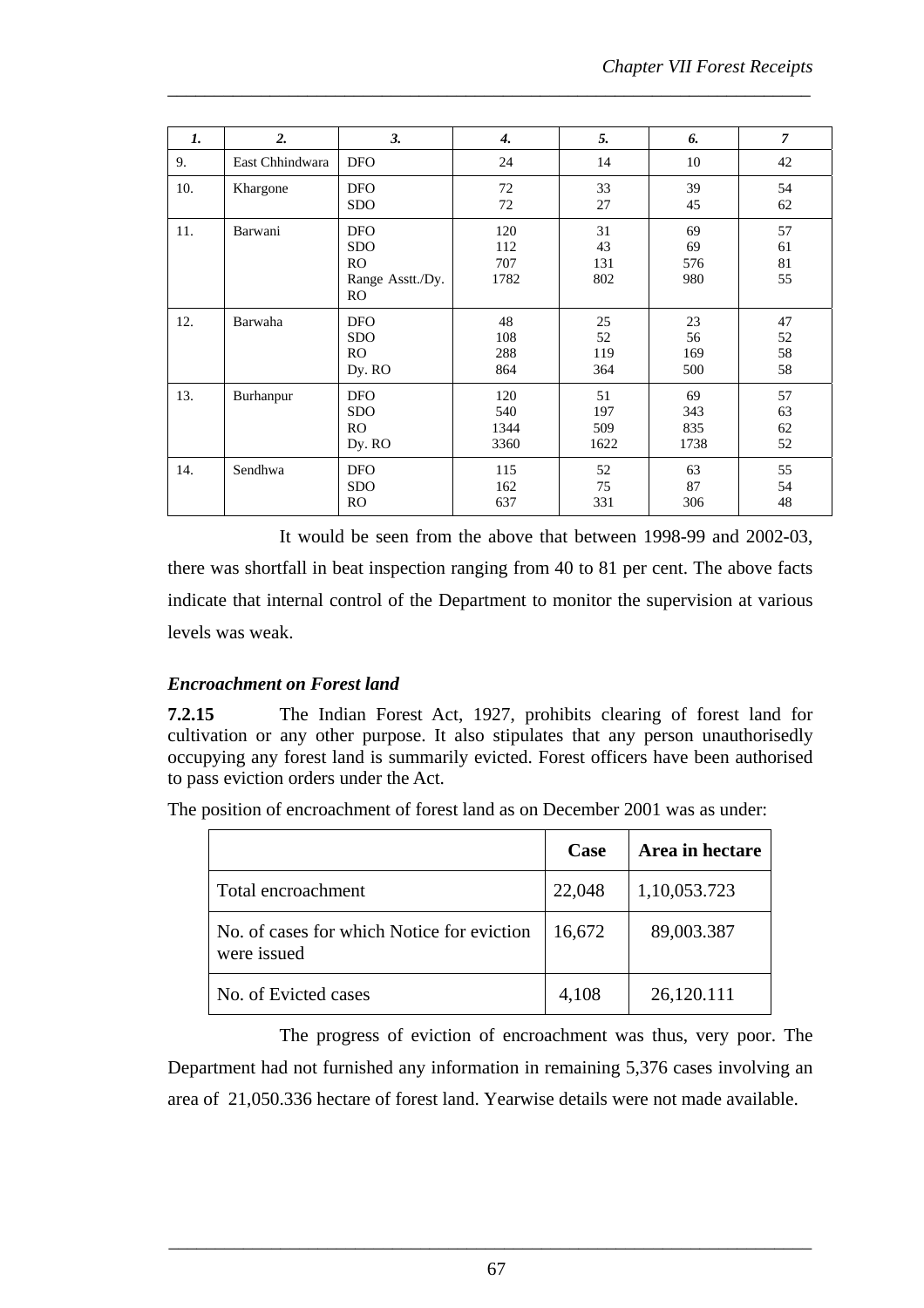## *Wild Life offences.*

**7.2.16** • Hunting/poaching of any wild life is an offence and is punishable with imprisonment and or with fine in addition to compensation for damage as the courts may decide. Position of wild life offence cases in sixteen Forest Divisions and two National Parks was as under:

*\_\_\_\_\_\_\_\_\_\_\_\_\_\_\_\_\_\_\_\_\_\_\_\_\_\_\_\_\_\_\_\_\_\_\_\_\_\_\_\_\_\_\_\_\_\_\_\_\_\_\_\_\_\_\_\_\_\_\_\_\_\_\_\_\_\_\_\_\_* 

| Year                  | <b>Cases</b> | <b>Cases</b> | <b>Cases</b>   | Cases pending in the |                   |  |
|-----------------------|--------------|--------------|----------------|----------------------|-------------------|--|
|                       | registered   | dropped      | finalised      | Court                | <b>Department</b> |  |
| $Up$ to<br>March 1998 | 381          | 99           | 56             | 212                  | 14                |  |
| 1998-1999             | 77           | 10           | 13             | 44                   | 10                |  |
| 1999-2000             | 105          | 12           | 19             | 51                   | 23                |  |
| 2000-2001             | 111          | 9            | 22             | 61                   | 19                |  |
| 2001-2002             | 116          | 21           | 15             | 57                   | 23                |  |
| 2002-2003             | 93           | 24           | $\overline{2}$ | 50                   | 17                |  |
| Total                 | 883          | 175          | 127            | 475                  | 106               |  |

It would be seen from the above that disposal of cases during the period was very poor. The number of case registered during each year was far more than the disposal during that year.

### *Recommendations*

**7.2.17** The above facts reveal that forest offences could not be checked effectively due to lack of proper supervision and effective control over field formations. To safeguard the government revenue/forest cover Government may consider taking the following steps :

- a close monitoring on the report of disposal of cases is at the apex level,
- strengthening internal control mechanism in the Department so that instructions issued at apex level are followed up by field offices.

The above points were reported to the Government in August 2003; their reply had not been received (June 2004).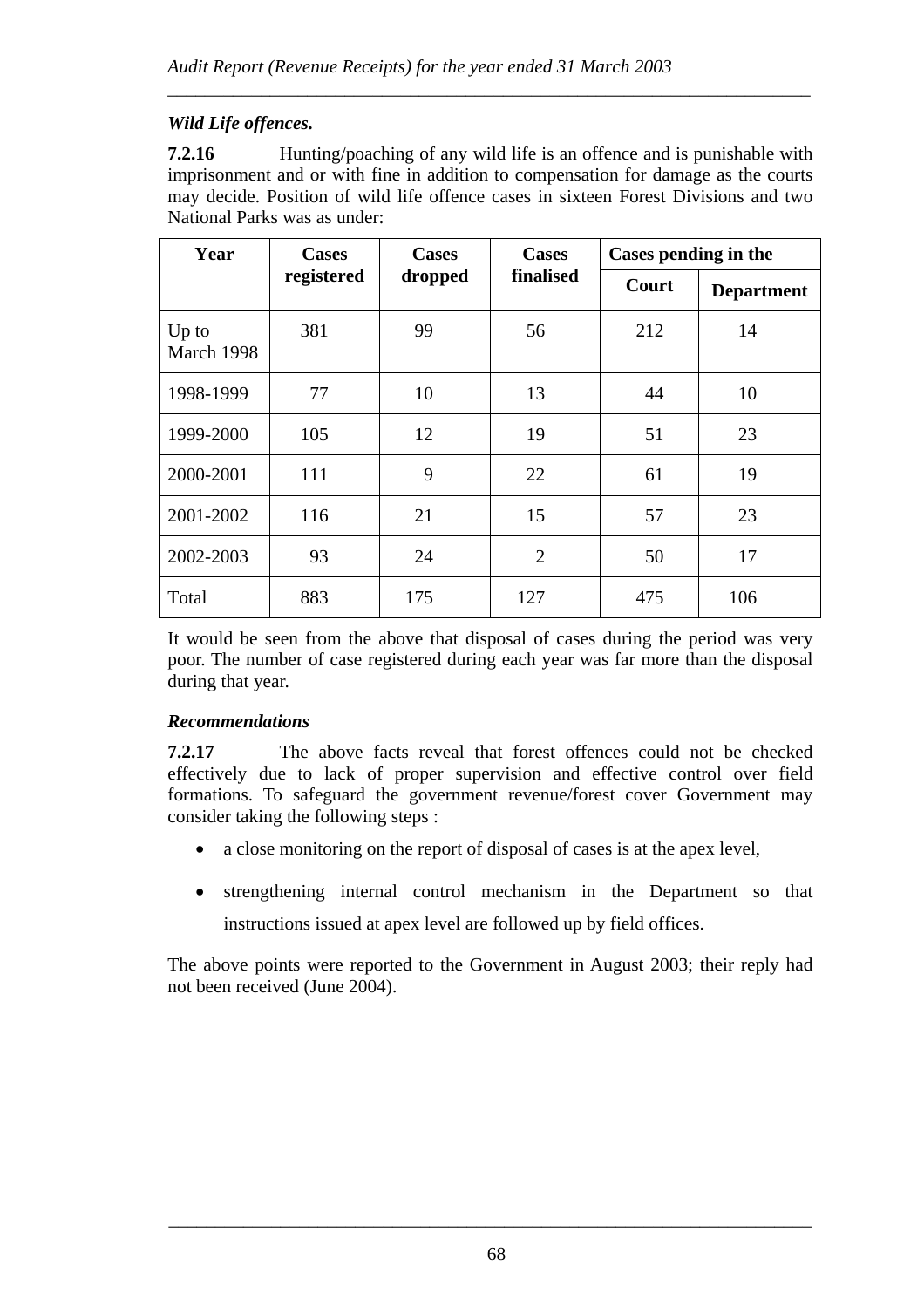## **7.3 Loss of revenue due to abnormal variation in estimated and actual production of timber**

*\_\_\_\_\_\_\_\_\_\_\_\_\_\_\_\_\_\_\_\_\_\_\_\_\_\_\_\_\_\_\_\_\_\_\_\_\_\_\_\_\_\_\_\_\_\_\_\_\_\_\_\_\_\_\_\_\_\_\_\_\_\_\_\_\_\_\_\_\_* 

The Working Plan of each division specifies the number of coupes to be exploited from year to year and also the estimated yield of coupes. After marking the trees, the coupes are handed over to the production division for exploitation. The variation between estimated and actual yield should not exceed 10 per cent.

The figures of estimated yield, actual yield and shortfall and percentage of short-fall of timber and fuel wood during the year 2000-01 and 2001-02 in two divisions, the records of which test-checked between December 2001 and August 2002 revealed huge variations between actual yield and estimated yield as shown under:

| S1.<br>No. | <b>Divisions</b>                                             | Year               | Particulars                   | Estimated<br>Quantity              | Actual yield                          | Shortfall                              | Percentage        |
|------------|--------------------------------------------------------------|--------------------|-------------------------------|------------------------------------|---------------------------------------|----------------------------------------|-------------------|
| 1.         | Divisional<br>Forest<br>Officer<br>(Production)<br>Dindori   | 2000-01            | Timber<br>Fuel wood           | $2350 \text{ cu}$ m<br>590 Nos     | 1441.998 cu m<br>234 Nos              | 908.002 cu m<br>356 Nos                | 39%<br>60%        |
| 2.         | <b>Divisional</b><br>Forest<br>Officer<br>(General)<br>Katni | 2000-01<br>2001-02 | Timber<br>Timber<br>Fuel wood | 88 cu m<br>120.795 cu m<br>951 Nos | 28.641 cu m<br>15.358 cu m<br>593 Nos | 59.359 cu m<br>105.437 cu m<br>358 Nos | 67%<br>87%<br>38% |
|            |                                                              | <b>TOTAL</b>       | Timber<br>Fuel wood           | 2558.795 cu m<br>1541 Nos          | 1485.997 cu m<br>827 Nos              | 1072.798 cu m<br>714 Nos               | 42%<br>46%        |

The short-fall in actual production ranged between 38 to 87 per cent in case of timber and fuel wood. The reasons for shortfall were not investigated. Thus, the production fell short by 965.518 cmt. in the case of timber and 643 fuel stacks involving loss of revenue Rs.30.91 lakh after adjustment of exploitation expenses of Rs.11.20 lakh.

This was pointed out in audit and the DFO (Production) Dindori stated in December 2001 that the trees felled were sal borer affected and it was not possible to obtain the actual yield as per estimated quantity. The DFO, Katni stated in August 2002 that the coupes in which felling operations were carried out were classified under mixed forest improvement series and sal forest improvement series in the working plan. Under such series, dying, and deceased trees were marked for felling and estimation of timber and fuel was very difficult. The replies are not tenable as the marking of trees and estimation of yield were carried out keeping in view all the factors.

The matter was reported to the Government in April 2003; their reply had not been received (June 2004).

## **7.4 Loss of revenue in disposal of industrial bamboo**

**7.4.1** Test-check of records of the DFO (Production), Betul revealed that 8,618.736 sale units (SU) of industrial bamboo felled during the year 1998-99 and 1999-2000 were sold to M/s OPM in auction on 23 April 2001 and on 22 September 2001 at a cost of Rs.49.05 lakh against the upset price of Rs.1.27 crore. This resulted in loss of revenue of Rs.77.46 lakh.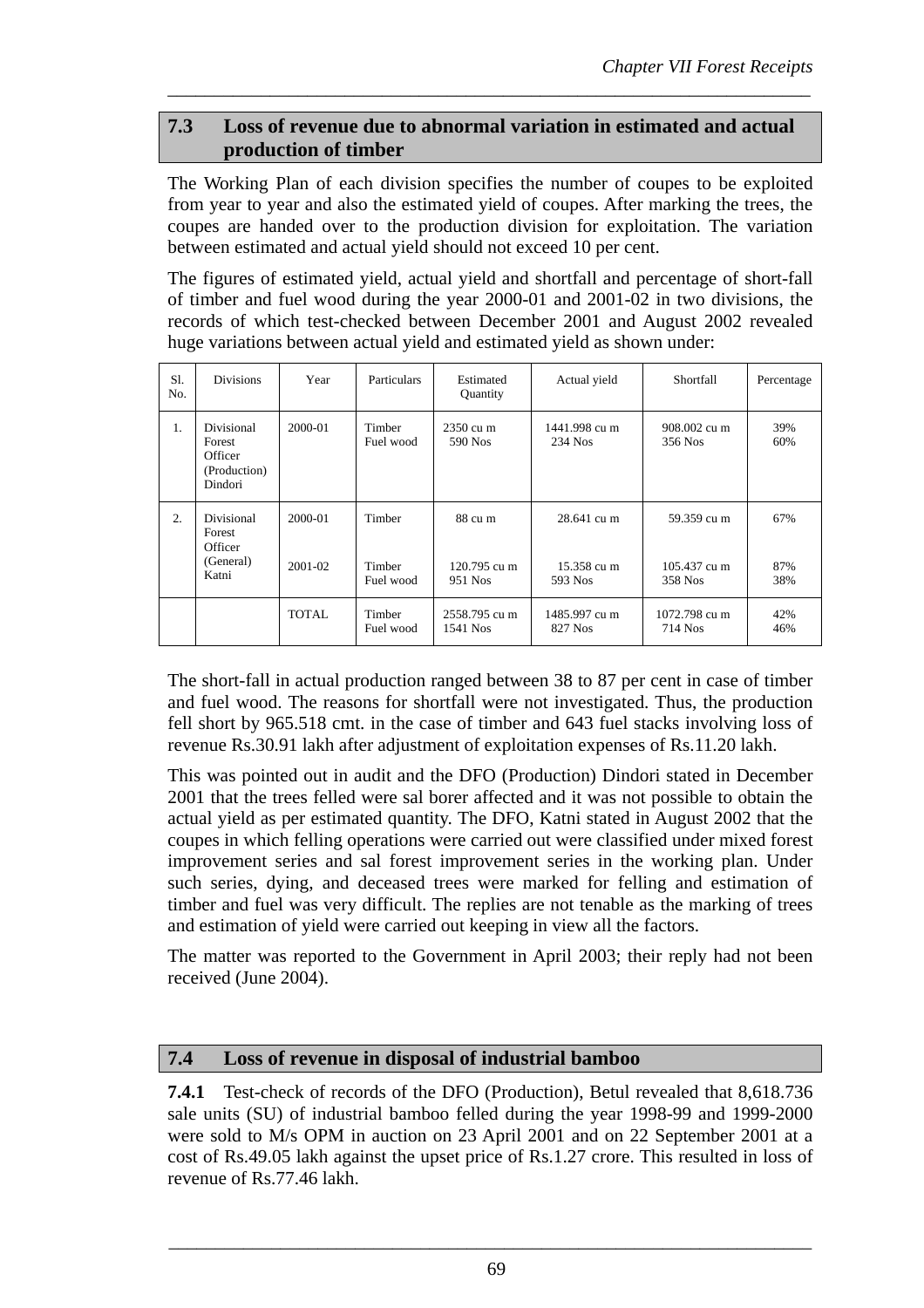The Government, to whom the matter was referred, accepted the facts and endorsed in November 2003 the reply of the DFO that efforts were made repeatedly to dispose of the bamboo since July 1999 and July 2000 but could only be sold in April and September 2001.

*\_\_\_\_\_\_\_\_\_\_\_\_\_\_\_\_\_\_\_\_\_\_\_\_\_\_\_\_\_\_\_\_\_\_\_\_\_\_\_\_\_\_\_\_\_\_\_\_\_\_\_\_\_\_\_\_\_\_\_\_\_\_\_\_\_\_\_\_\_* 

**7.4.2** Test-check of records of DFO (Production) Betul revealed that 11 lots of 4,849.571 Notional Ton (NT) of industrial bamboo, felled in 2000-2001 could not be disposed of upto September 2002 although in the auctions held on 22 September 2001 and 26 December 2001, offers of Rs.43.56 lakh and Rs.43.97 lakh respectively were received against the upset price of Rs.75.02 lakh. The sale was not sanctioned by the Conservator of Forests, Betul as the bid was more than 30 percent less and was not within the powers delegated to the Conservator of Forests. The matter was not referred to the Addl. PCCF (Production) for approval of bid.

The Government to whom the matter was referred endorsed in November 2003 the reply of the DFO, Betul stating that the above bamboos had since been disposed of in the auction held on 23 March 2003 at a cost of Rs.21.95 lakh. The reply indicated that against the upset price of Rs.75.02 lakh, the actual realisation of revenue was only Rs.21.95 lakh which was even lower than the earlier offers of Rs.43.56 lakh and Rs.43.97 lakh respectively. Non-disposal of the bamboos at the rates received in second bid i.e. Rs.43.97 lakh resulted in loss of revenue of Rs.22.02 lakh.

## **7.5 Loss of revenue due to non-working in bamboo coupes**

As per instructions issued by the Chief Conservator of Forests (Nationalisation) in October 1975, the bamboo clumps, wherever they might be existing in a coupe and under whatever density of crop, were to be worked without exception and no bamboo area in a coupe was to be left unworked. It was further reiterated by the Chief Conservator of Forests (Production) in August 2000 that felling of bamboo should not be stopped, in any circumstances, in the coupes due for working.

Test-check of records of the Divisional Forest Officer (Production) North, Balaghat, revealed that 25 coupes of bamboos with workable area of 9,778.108 hectare were due for working during 2000-2001 and 2001-2002. These coupes duly demarcated for working with an estimated quantity of 7,147.212 N.T. (Commercial) and 9,217.551 N.T. (Industrial) bamboo were handed over to the production division during 2000-2001 and 2001-2002. These coupes were, however, not worked to date, resulting in loss of revenue of Rs.3.17 crore.

The Government to whom the matter was referred in November 2002 stated that the matter was submitted to the Task Force for consideration and working. The permission to work these coupes was not accorded due to *Naxalite* activities and the labourers and transporters were not ready to work in such areas. The Government would obviously need to take serious and effective steps in the interest of revenue to tackle these chronic problems.